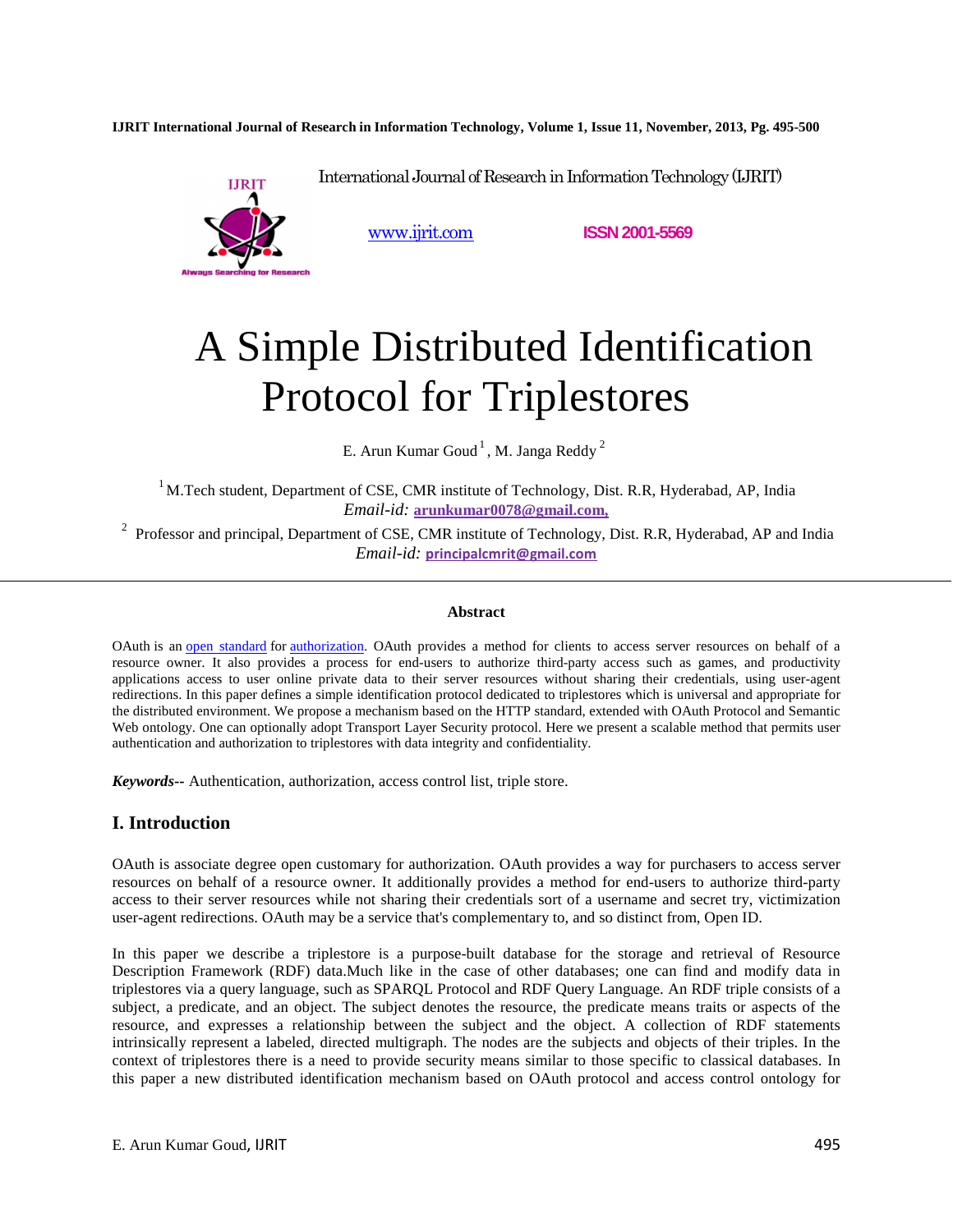triplestores is presented. OAuth allows users to share private resources stored on one site with another site without having to hand out their credentials, typically login and password.

# **II. Literature Survey**

Lujun Fang et al. [1] projected a example for the planning of a social networking privacy wizard. The intuition for the planning comes from the observation that real users conceive their privacy preferences that friends ought to be able to see that data supported associate degree implicit set of rules. Thus, with a restricted quantity of user input, it's sometimes doable to make a machine learning model that briefly describes a specific user's preferences, and so use this model to piece the user's privacy settings mechanically. This methodology follows 2 necessary things. First, real users tend to conceive their privacy preferences in terms of communities, which may simply be extracted from a social network graph victimisation existing techniques. Second, our active learning wizard, victimization communities as options, is ready to suggest high-accuracy privacy

Settings victimisation less user input than existing policy-specification tools. This model, then, is employed to mechanically piece the user's elaborate privacy settings.

*Alessandro Acquisti et al.* [2] discussed a representative sample of the members of the Facebook a social network for colleges and high schools at a US academic institution, and compared the survey data to information retrieved from the network itself. And looked for underlying demographic or behavioral differences between the communities of the network's members, non-members and analyzed the impact of privacy concerns on members' behavior; compare members' stated attitudes with actual behavior. In this study extended that an individual's privacy concerns are only a weak predictor of his membership to the network. Also privacy concerned individuals join the network and reveal great amounts of personal information. Some manage their privacy concerns by trusting their ability to control the information they provide and the external access to it.

*Dr. Carrie E. Gates [3]* made public personal data presently tends to be loosely outlined by legislation, instead of by what people envisage to be personal. Generic data like a human home address and signal area unit ordinarily thought of in person diagnosable data (PII) and area unit to be protected once collected and keep by a company in addition, the employment and unleash of specific information, like money or medical data, is controlled legislatively. However, there additionally exists data that a personal might envisage to be personal, and wish to unleash solely to specific individuals or individuals meeting a specific criterion. Therefore an individual would possibly wish management to regulate parts of their digital life within the same manner that they

Control what data is discharged in their analog life. Within the analog world, an individual will value more highly to tell somebody or some cluster some piece of knowledge regarding them. However, it's usually the case that within the on-line world these controls don't exist, resulting in actual public revealing.

*Gediminas Adomavicius et al.* [4] provide an overview of the class of multi-criteria recommender systems. First, it defines the recommendation problem as a multi criteria decision making (MCDM) problem, and reviews MCDM methods and techniques that can support the implementation of multi-criteria recommenders, discuses multi-criteria rating recommenders' techniques that provide recommendations by modeling a user's utility for an item as a vector of ratings along several criteria. A review of current algorithms that use multi-criteria ratings for calculating predictions and generating recommendations is provided. In most recommender systems, the utility function usually considers a single criterion value, e.g., an overall evaluation or rating of an item by a user. In general, this assumption has been considered as limited, because the suitability of the recommended item for a particular user may depend on more than one utility-related aspect that the user takes into consideration when making the choice. Particularly in systems where recommendations are based on the opinion of others, the incorporation of multiple criteria that can affect the users' opinions may lead to more accurate recommendations. Thus, the additional information provided by *multi-criteria ratings* could help to improve the quality of recommendations because it would be able to represent more complex preferences of each user.

*Hannes Tschofenig et al.* [5] derived the Open Authorization (OAuth) protocol permits a user to grant a third party information processing system or application access to the user's protected resources, while not essentially revealing their long-run credentials, or perhaps their identity. For example, a photosharing website that supports OAuth might enable its users to use a third-party printing information processing system to print their personal footage, while not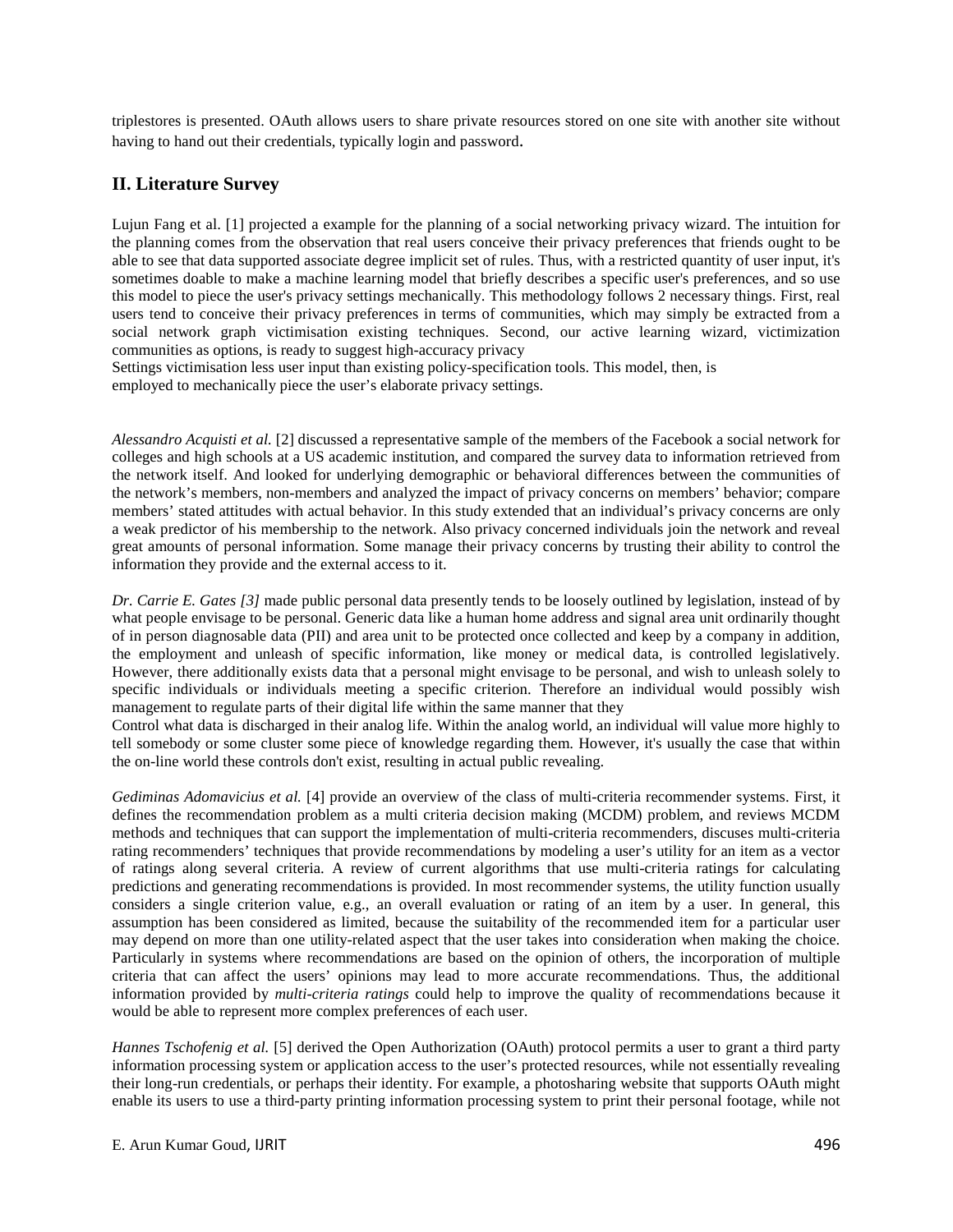permitting the printing website to achieve full management of the user's account. OAuth may be a fairly versatile protocol which will be deployed by third party websites yet as by downloadable applications on finish devices. The presently current add the IETF OAuth working party standardize the core parts, whereas alternative components area unit left for additional work like token encryption and token content or area unit outside the scope of IETF standardization. the subsequent enhancements to the browser would be useful for safer OAuth deployments, yet as for safer preparation of alternative identity and authorization frameworks a number of the options are common and re-usable.(i) Authentication Mechanisms (ii) Authorization

Interface (iii) Standardized JavaScript Crypto Library Support (iv) Moving Crypto Into the Browser.

*Andrew Besmer et al.* [6] explored the appliance of social navigation to access management policy configuration using associate degree empirical between subjects study. Social navigation might aid users in creating higher choices by informing them of the previous choices created by themselves or others. Social navigation is outlined because the use of social data to assist a user's call. Social navigation is often employed in everyday interactions. In general, an individual would possibly plan to visit a store supported the amount of cars set outside. One will use cues like this to create associate degree interpretation of the attractiveness of the shop. a lot of cars might indicate higher costs or a wider choice, whereas fewer cars might indicate higher costs and a lot of exclusivity. Social navigation may be wont to impact user behavior and their ensuing privacy policies, though that impact could also be tiny. During this and similar domains, social navigation isn't helpful for motivating a lot of users to contemplate their privacy and modify their policies. The cue might solely have a sway on people who area unit already creating policy choices.

### **III. Distributed Identification Mechanism for Triplestores**

This part we discuss the idea of using the identification mechanism as provided as oAth. And we define a new ontology devoted to the specification of access control by means of authorization. In this case where confidentiality is needed optional, encryption based on Transport Layer Security (TLS) can be used.

#### **Authentication and Data Integrity over OAuth**

In this Section we suggest using OAuth to access a triplestore. It is token-based authentication. That means that a logged-in user has a unique token used to access data from the triplestore. Users access to triplestore data with sharing tokens and without disclosing any identity data. This approach presents a triplestore as a server. It could be, optionally, an authorization endpoint and/or an access control lists repository. A client is an application that uses OAuth to access the triplestore on behalf of the user.

An authorization algorithm using OAuth over Hypertext Transfer Protocol. It consists of the following seven steps: 1. Obtain request token from the triplestore2 to the client.

2. Redirect client to the authorization endpoint.

3. The server requests user to sign in by using login and password. It is important that in this step login and password should be encrypted.

4. If login and password are correct, the server associates the user with the role and asks for approval granting to triplestore.

5. Redirect from the authorization endpoint to the client.

6. Exchange request token for access token.

7. The client is ready to request the private data to triplestore.

OAuth take care of the data integrity by signing HTTP requests. The OAuth protocol is secure, because it has tokens (and the fields: timestamp and nonce) that do not pass login and password, for verifying unique requests. Each token grants access for a specific triplestore resource and for a defined duration.

The main disadvantage of OAuth is that login, password and other settings, such as email, cannot be changed via this protocol. OAuth over HTTP does not provide confidentiality. The solution to this problem is to use Hypertext Transfer Protocol Secure (HTTPS). This proposal does not force the use of HTTPS and allows using HTTP, when confidentiality is not needed. The main disadvantage is that HTTPS requires both parties to the communication to do extra work in exchanging handshakes and encrypting and decrypting the messages, making this form of communication slower than it would be without it.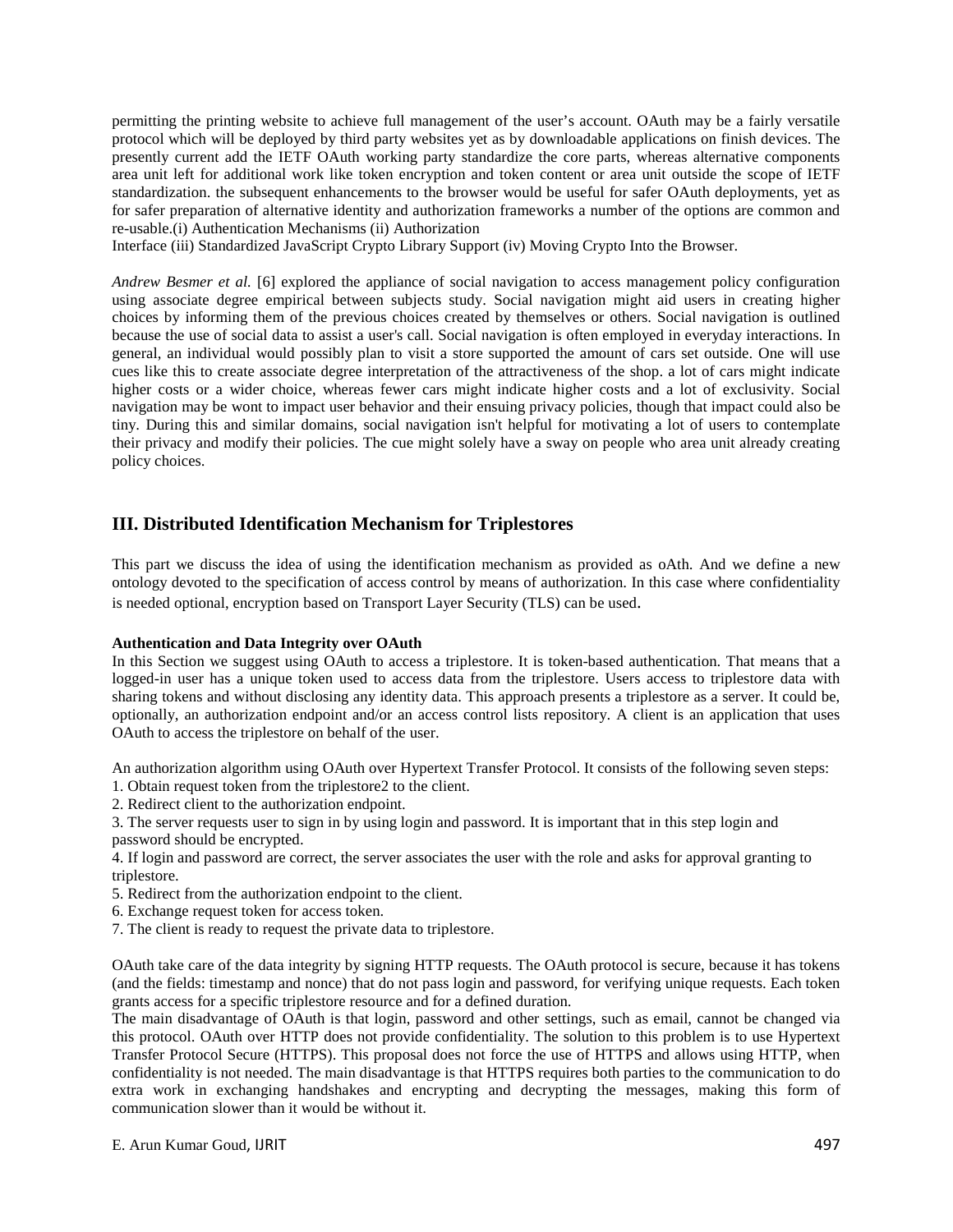#### **Authorization: User Access Ontology**

In this Section the proposed User Access Ontology is presented (in the sequel denoted by UAO). UAO is an ontology describing roles, their permissions, and allowed or permitted actions on triplestores. It allows the description of access control lists for users, without assigning them to a single triplestore and/or other databases. UAO is a descriptive vocabulary expressed in Resource Description Framework (RDF), RDF Schema and Web Ontology Language (OWL). The presented ontology is written in the RDF/XML and Terse RDF Triple Language syntaxes.

We define an authorization *a*  $\epsilon$  *AuthZ* as a tuple of the form  $\lt$  *role, action*  $\gt$  where *role*  $\epsilon$ *R* and *action*  $\epsilon$ *ACT*. The user description (User class) consists of first name (firstName property), last name (lastName property) and user name (userName property). The most important is user name, because it identifies and associates the authenticated user with access control lists. The user characteristics can be extended to other ontologies, such as FOAF [28]. Users are assigned (hasRole property) to roles (Role class). Users should have a minimum of one role. Roles may have names (roleName property). There is also default policy for the role (DefaultPolicy class), which could deny (Deny class) or permit (Permit class) access to data. It should have exactly one default policy. Roles are assigned (hasPermission property) to their permissions (Permission class). Let *P* be the permissions, *USR* be the user and *DP*  be the default policy, then role *R* ∈ *usr, p, dp* with *usr* ∈ *USR, p* ∈ *P* and *dp* ∈ *DP*. Permissions may have numeric priorities (priority property), which prevents conflicts. It should also have filters (filter property), which are sets of triple pattern TP or URI references U (see Section 1). Let V be the set of all variables, then *TP* ⊂ (*S* ∪*V*)  $\times$  (*U* ∪*V*)  $\times$  (*O ∪ V*) and *V* is infinite and disjoint from *U*, *B*, *L* and *D* (see Section 1). Permissions may have named graph declaration (graph property). When this value is not set, the permisions refer to the default graph.

The permissions are assigned (has Action property) to actions (Action class). The actions *ACT* specify roles which are granted to access the triplestore, as well as what operations are allowed or forbidden on the triplestore. We propose nineteen types of actions, which are based on the SPARQL clauses [1,2] and that can be combined with each other. These types of permission are divided into three groups: graph management (Graph Manage class), graph modification (Graph Modify class) and query forms (Query From class). The graph management permissions allow the execution of the clauses: CREATE and DROP. The graph management permissions allow the execution of the clauses: INSERT DATA, INSERT, LOAD, DELETE DATA, DELETE, DELETE WHERE, CLEAR and DELETE/INSERT. The query form permissions allow the execution of the read-only query forms: SELECT, CONSTRUCT, ASK and DESCRIBE. All SPARQL clauses are reflected in classes.

Example of access control list

@prefix rdf: <http://www.w3.org/1999/02/22-rdf-syntax-ns#>. @prefix xsd: <http://www.w3.org/2001/XMLSchema#> . @prefix uao: <http://example.org/uao#> .

\_:u01 a uao:User ; uao:firstName "John" ; uao:lastName "Smith" ; uao:userName <http://example.org/card#me> ; uao:hasRole :r01.

\_:r01 a uao:Role ; uao:roleName "teachers" ; uao:hasDefaultPolicy uao:Permit ; uao:hasPermission :p01.

\_:p01 a uao:Permission ; uao:priority "10"^^xsd:int ; uao:graph "\$g" ; uao:filter "(\$s \$p \$o)" ; uao:hasAction uao:Select .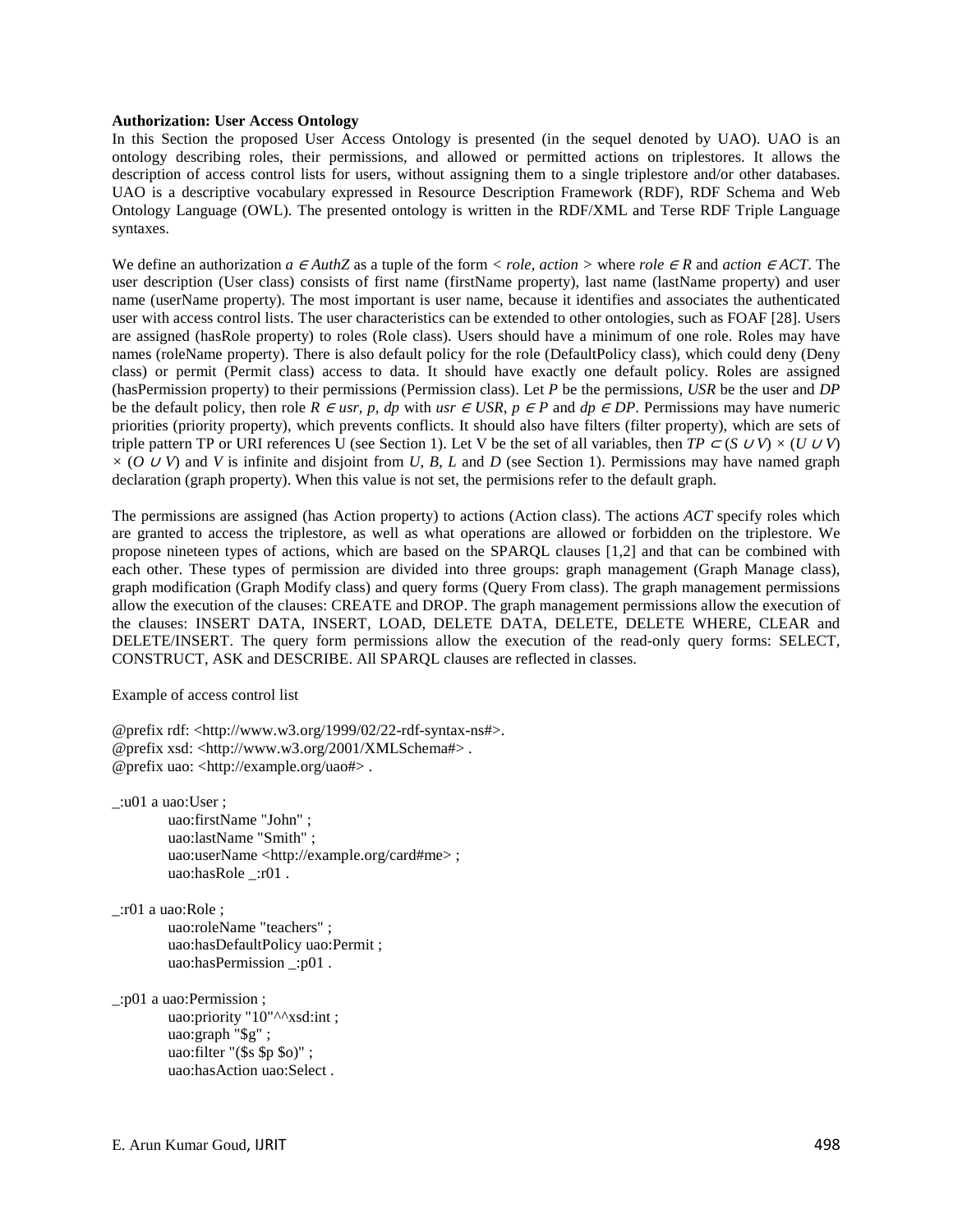#### **Implementation**

We used PHP5 as the development platform. The system consists of the following five parts: query engine, access control lists repository (applying User Access Ontology), protected resources (a part of triplestore), authorization endpoint and HTTP client. Our implementation of the proposed prototype is made of three internal modules, namely query engine, access control lists repository and protected resources. Fig. 1 presents the system architecture.



**Figure.1. System architecture.** 

Our modules are additional layers on top of a document-oriented database which substitutes the triplestore. The access control lists and protected resources are stored in triplestore. We use external, third-party OAuth authorization endpoint and a web browser as an HTTP client to test the prototype.

The UML sequence diagram (Fig. 3) presents the workflow of our implementation. The diagram shows basic stages of interaction between actors:

1. The web browser obtains an unauthorized request token.

2. The authorization point and access control list repository authorizes the request token.

3. The web browser exchanges the request token for an access token.

4. The user executes SPARQL queries.



#### **Figure.2. UML sequennce diagram**

To enforce an access control, we analyze SPARQL queries and compare to permit or deny actions as exceptions to default policy. Next, the triple patterns from filter and/or graph properties are mapped to the relevant clauses of SPARQL queries. If this wildcard is true for user permissions, the query is executed.